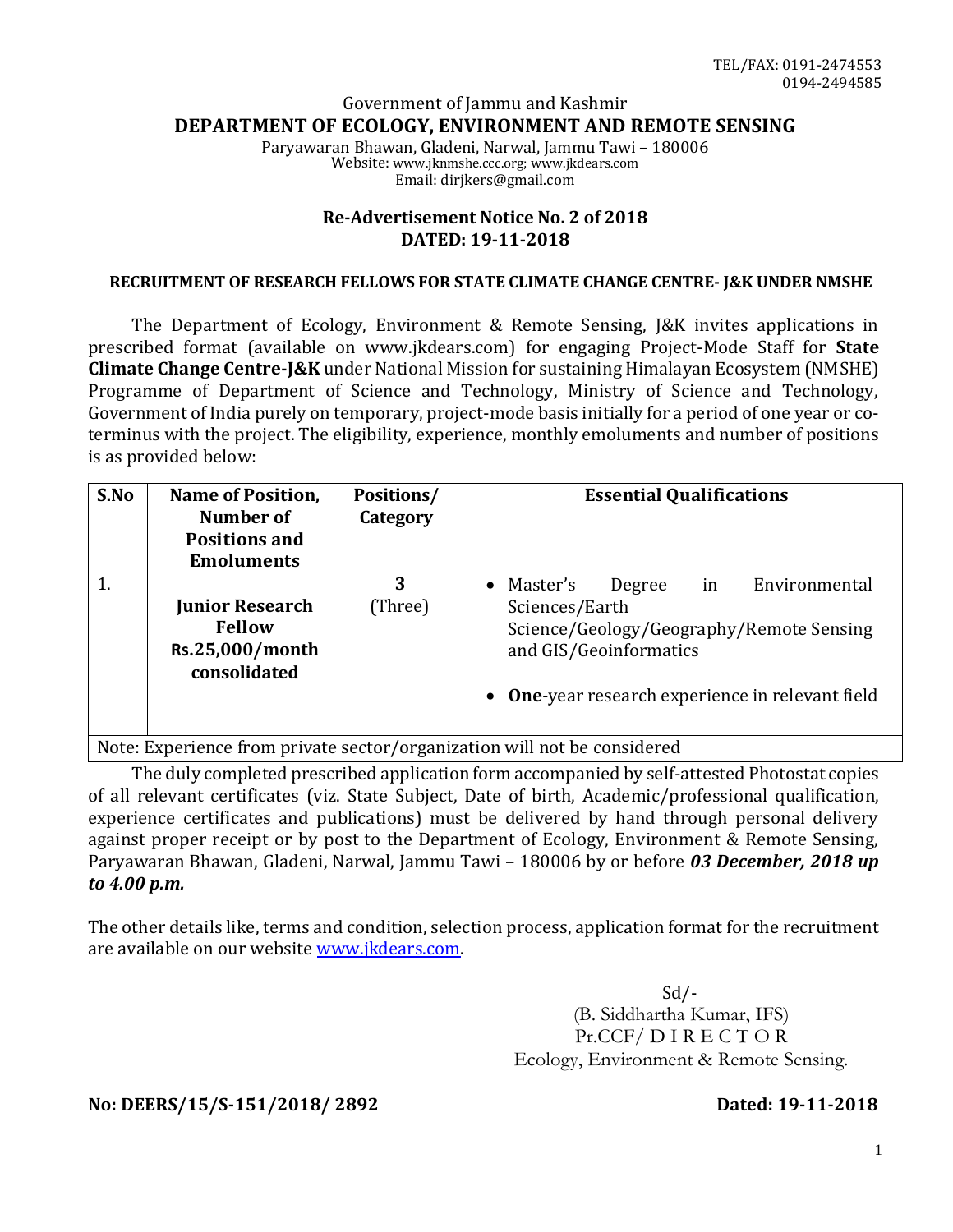## **TERMS AND CONDITIONS:**

- 1. The appointment shall be purely on contractual basis for a period of one year or coterminus with the project which may be extended depending upon performance assessment, functional needs of the project, and availability of project funds.
- 2. The contractual appointment shall be terminable on either side by prior notice of one month or on payment of one month's salary by the appointing authority.
- 3. The contractual appointment shall submit himself/herself to the orders of the Government and the Principal Investigator and authorities under whom he/she may be placed from time to time by the Government.
- 4. The Government will pay contractual appointee a consolidated salary as per the appointment order a long as he/she remain in the service and performs the duties.
- 5. The contractual appointee shall be entitled to casual leave of 15 days in one year or as per government instructions issued from time to time.
- 6. The appointment shall not confer any right to regularization.
- 7. The appointee shall not claim any TA/DA for field surveys. However, he/she shall be provided free transport/boarding and lodging facility during such surveys. However, in case Government guest house/Govt. accommodation is not made available to the appointees during such tours, then a lump sum amount of Rs 350/= per day shall be paid to them for making their own arrangements.
- 8. The selectee may be required to travel outside the State for attending project related trainings, workshops etc. For this, he or she shall be paid shared taxi fare and AC 2 tier train fare plus lump sum amount of Rs 700/= as lodging, boarding and local transportation charges per day during project related tours outside State. However, in case, these facilities are provided by the sponsoring agency, then same shall not be reimbursed.
- 9. If the contractual appointee at any time willfully neglects or refuses to perform his/her duties, the appointing authority shall immediately terminate his/her contractual appointment without any notice and he/she shall not be entitled to any salary for such period.
- 10.The selectee shall have to work at the office complex at Bemina, Srinagar (summer) and at Jammu (winter) as per Darbar Move schedule. However, he or she may be required to travel throughout the State for conducting field surveys.
- 11.The applicants who have obtained professional/academic qualifications from recognized institute/University should only apply and an undertaking to this fact should be submitted at the end of the application form.
- 12.The experience claimed shall have to be supported by certificates issued by the concerned employer stating clearly the number of months of experiences in the relevant field.
- 13.The candidates **pursing PhD** or other higher studies shall have to submit an undertaking that he/she will work at Department of Ecology, Environment and Remote Sensing and shall accordingly attach a **No Objection Certificate** from his guide/head of the department.
- 14.Department reserves the right to withdraw and/or defer filling up of the posts, advertised here-in-above, without assigning any reason thereof. The posts advertised here-in-above shall be filled up subject to the requirement. Therefore, the number of posts to be filled up may decrease or increase as per their availability at the time of appointment.
- 15.The waiting list of selection will be valid for a period of Six months from the date of result.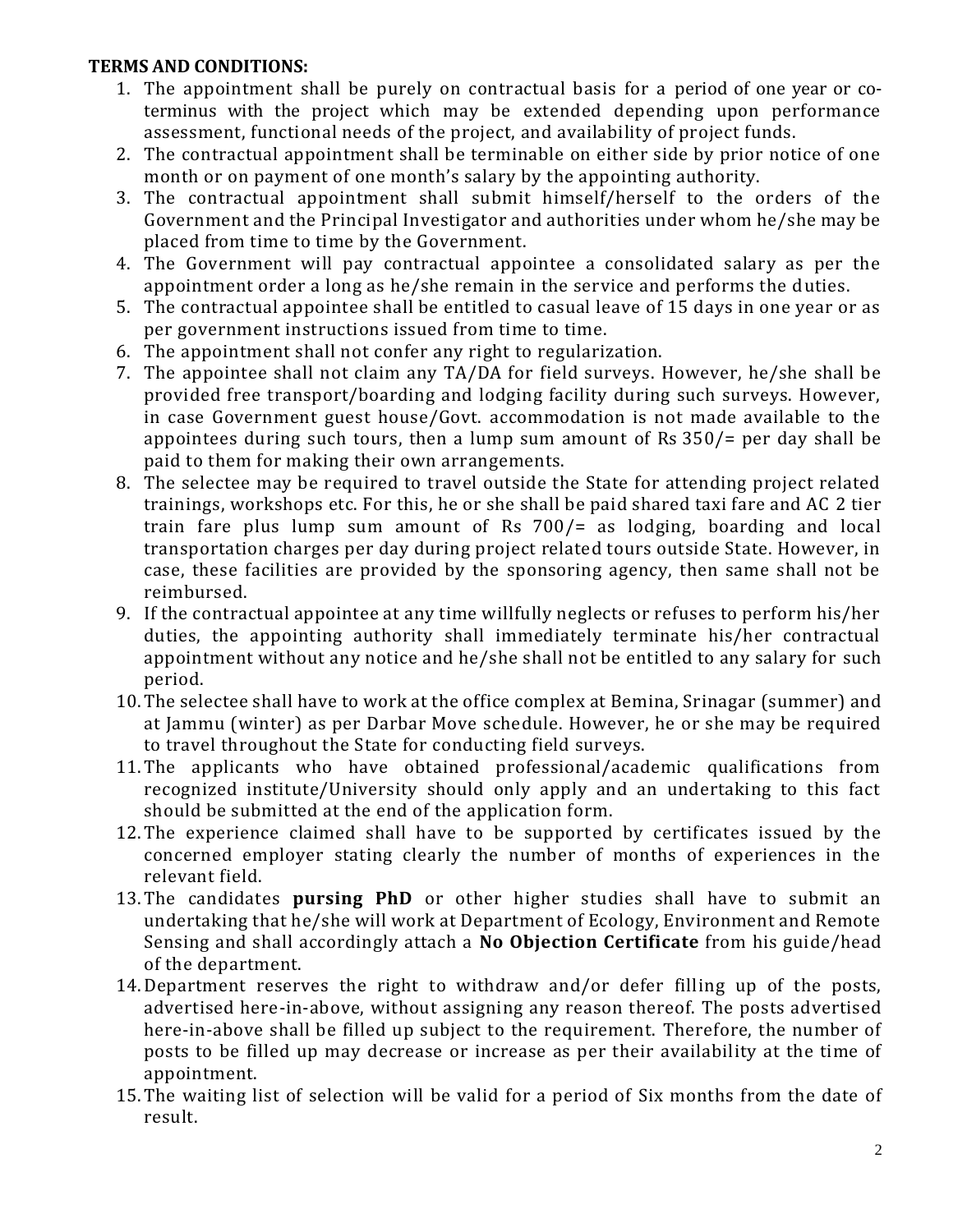16.In case, an application succeeds in getting selected by supplying false/concocted information or any unfair means, his appointment shall be liable to be cancelled by the Principal Investigator of the Project at any time and all dues paid to him would be recovered.

# **HOW TO APPLY:**

- 1. The duly completed prescribed application form as per **ANNEXURE-A** accompanied by self-attested Photostat copies of all relevant certificates (viz. State Subject, Date of birth, Academic/professional qualification, experience certificates and publications) must be delivered by hand through personal delivery against proper receipt or by post to the Department of Ecology, Environment & Remote Sensing, Paryawaran Bhawan, Gladeni, Narwal, Jammu Tawi – 180006 by or before *03 December, 2018 up to 4.00 p.m.* In case, it is a holiday then the applications shall be received on the next working day upto 11.00 a.m. Postal delay will not be the responsibility of the Department and the applications received after the cutoff date shall not be entertained.
- 2. The Candidates not fulfilling the eligibility criteria should not apply.
- 3. The application forms received late or incomplete in any respect or not accompanied by requisite documents shall not be entertained and shall be rejected without further notice.
- 4. The select list of the candidates shall be notified and displayed on the notice board as well as on the website of the Department of Ecology, Environment & Remote Sensing, J&K, at Srinagar/Jammu, candidates in their own interest should check the departmental website frequently.
- 5. The selections made by the selection committee shall be final and binding.
- 6. The selected candidates shall be required to submit an undertaking on the format to be prescribed by the Department at the time of joining.
- 7. No T.A. /D.A. shall be paid to the candidates called for appearing in written/proficiency test and interview.
- 8. Applications should be accompanied by self-attested copies of certificates of age, educational qualifications, experience, and claim for any category of reservation. The original certificates would be required at the time of interview. Short-listed candidates will have to produce original certificates indicated in their applications at the time of interview.
- 9. Mere fulfillment of the minimum advertised qualifications and experience requirement DOES NOT automatically entitle an applicant to be called for written test.
- 10.If a candidate is applying for more than one post, separate applications have to be submitted for every post applied for.
- 11.No correspondence shall be entertained either with regard to the call for written test, interview and/or selection.
- 12.Candidates in their own interest are requested to frequently check the updates regarding the recruitment on departmental website www.jkdears.com.
- 13.The dates for written and interview shall be notified separately.
- **14.The candidates, who have already applied against Advertisement Notification No 1 of 2018 dated 21-08-2018 need not apply again.**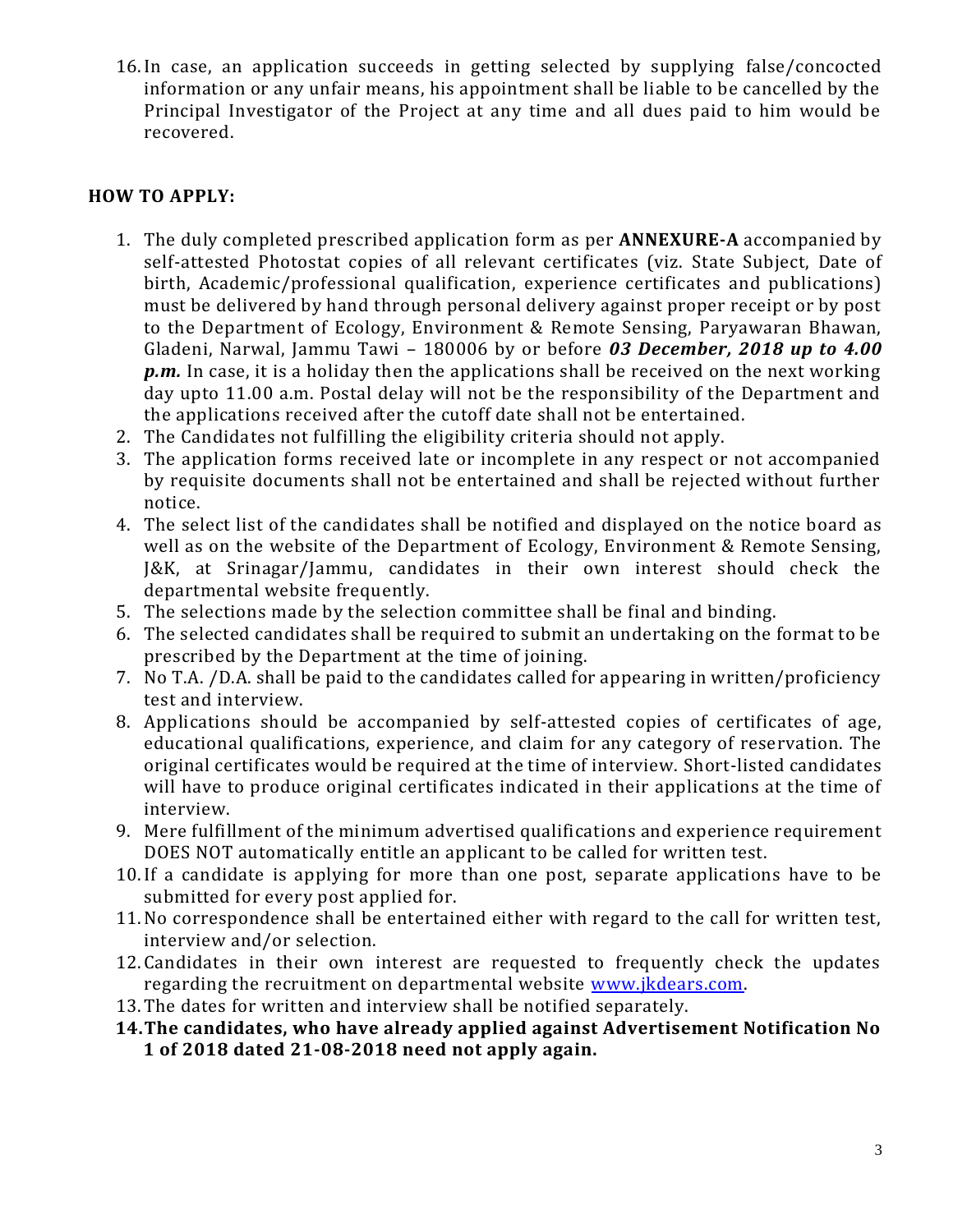## **SELECTION PROCEDURE:**

The eligible candidates shall have to appear with original testimonials/certificates for written, group discussion followed by interview before the selection committee constituted by the department for the purpose on the venue, date and time which shall be notified. A multiple choice written test of 50 marks shall be conducted for short listing the eligible candidates. The shortlisted candidates will be called for Group Discussion and interview. The interview will be of 20 marks.

*Academic performance: There will be 30 marks for the academic performance. The following weightages shall be given to the desirable attributes if possessed by any of the eligible candidates who finally get shortlisted for interview.*

| S.No         | <b>Qualification and Experience as stipulated</b>                                                                                                                                                                                                                                                                          | <b>Max. Marks</b>                                             |
|--------------|----------------------------------------------------------------------------------------------------------------------------------------------------------------------------------------------------------------------------------------------------------------------------------------------------------------------------|---------------------------------------------------------------|
| $\mathbf I$  | <b>Written Test</b>                                                                                                                                                                                                                                                                                                        | 50.00                                                         |
| $\mathbf{I}$ | <b>Academic Record</b>                                                                                                                                                                                                                                                                                                     | 10.00                                                         |
| 01           | <b>Masters Degree</b>                                                                                                                                                                                                                                                                                                      | % x0.05                                                       |
| 02           | Ph.D Degree                                                                                                                                                                                                                                                                                                                | % x0.05                                                       |
| III          | Assessment of domain knowledge and special attributes                                                                                                                                                                                                                                                                      | 20.00                                                         |
| 01           | Research experience over and above prescribed qualification in<br>the relevant field<br>(0.25 for every completed three months)                                                                                                                                                                                            | 5.0                                                           |
| 02           | Qualified NET/GATE.                                                                                                                                                                                                                                                                                                        | 2.0                                                           |
| 03           | <b>Research Papers</b><br>Research Papers published in journals with Impact<br>i.<br>Factor >4<br>Research Papers published in journals with Impact<br>ii.<br>Factor 2.00 to 4.00.<br>Research Papers published in journals with Impact<br>iii.<br>Factor $< 2.00$ .<br>Where Impact Factor/rating is not available<br>iv. | (Max. 5.00)<br>No. x 2<br>No. x 1.5<br>No. x 1.0<br>No. x 0.5 |
| 04           | Trainings in Remote Sensing/Climate Change<br>Training of one-week duration<br>$i$ .<br>ii.<br>Training of two-week duration<br>iii.<br>Training of one Mouth duration                                                                                                                                                     | (Max. 5.00)<br>No. x 1<br>No. x 2<br>No. x 3                  |
| 05           | Conference / Seminar / Symposium Posters/papers<br>presented<br>International<br>i.<br>National<br>ii.                                                                                                                                                                                                                     | (Max. 3.00)<br>No. x 1<br>No. x 0.5                           |
| IV           | <b>Interview</b>                                                                                                                                                                                                                                                                                                           | 20                                                            |

**Criteria, qualification and experience as stipulated by the department for selection**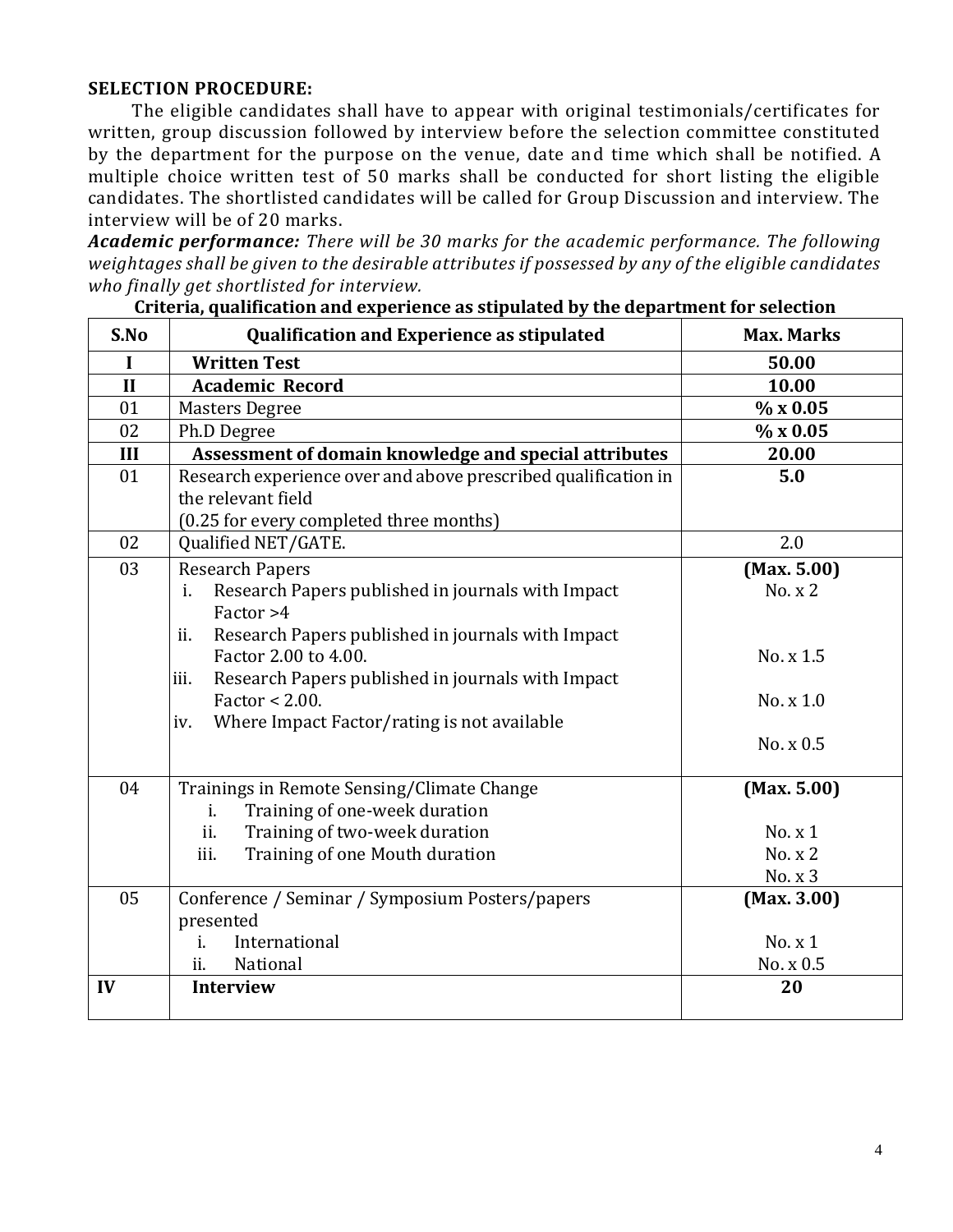### **ANNEXURE-A**

## **Application Form for Project-Mode/Contractual Engagement for State Climate Change Centre-J&K under "National Mission for Sustaining Himalayan Ecosystem (NMSHE)"**

1. Position Applied for with Category…………………………………………………………………….………………………………..

2. Notification No………………………………………Dated…………………………………….……

3. Full Name of the candidate (in Block Letters):

|  |              |  |  |  |  |  |  |  |  |  |  | Space for<br>Passport size<br>photograph |
|--|--------------|--|--|--|--|--|--|--|--|--|--|------------------------------------------|
|  | 4. Parentage |  |  |  |  |  |  |  |  |  |  |                                          |
|  |              |  |  |  |  |  |  |  |  |  |  |                                          |
|  |              |  |  |  |  |  |  |  |  |  |  |                                          |

5. Permanent Address…………………………………………………….…………………………………….

Tehsil………………………..……...District…………………………..Pin………………………………………

6. Correspondence Address…………………………………………………………………………………………........

Tehsil………………………..……...District…………………………..Pin………………………………………

7. Date of Birth Day...........Month..............Year...........

8. Email: \_\_\_\_\_\_\_\_\_\_\_\_\_\_\_\_\_\_\_\_\_\_\_\_\_\_\_\_\_\_\_\_\_\_\_\_\_\_\_\_\_Mobile:\_\_\_\_\_\_\_\_\_\_\_\_\_\_\_\_\_\_\_\_\_\_\_\_\_\_

(Please specify your correct/working email (IN CAPS) and mobile number, in absence of this information the application is liable to be rejected)

#### 9. Educational/professional qualifications. (Attach Certificate)

| Session | Examination | University/Institute | Subjects<br>Offered | Result/award | %age of<br>marks |
|---------|-------------|----------------------|---------------------|--------------|------------------|
|         |             |                      |                     |              |                  |
|         |             |                      |                     |              |                  |
|         |             |                      |                     |              |                  |
|         |             |                      |                     |              |                  |
|         |             |                      |                     |              |                  |
|         |             |                      |                     |              |                  |

### 10. Experience if any, (Give in chronological order)

| Period |    | Name & Address of | Position Held | Job description |  |  |  |
|--------|----|-------------------|---------------|-----------------|--|--|--|
| From   | To | employer          |               |                 |  |  |  |
|        |    |                   |               |                 |  |  |  |
|        |    |                   |               |                 |  |  |  |
|        |    |                   |               |                 |  |  |  |
|        |    |                   |               |                 |  |  |  |
|        |    |                   |               |                 |  |  |  |
|        |    |                   |               |                 |  |  |  |
|        |    |                   |               |                 |  |  |  |
|        |    |                   |               |                 |  |  |  |
|        |    |                   |               |                 |  |  |  |
|        |    |                   |               |                 |  |  |  |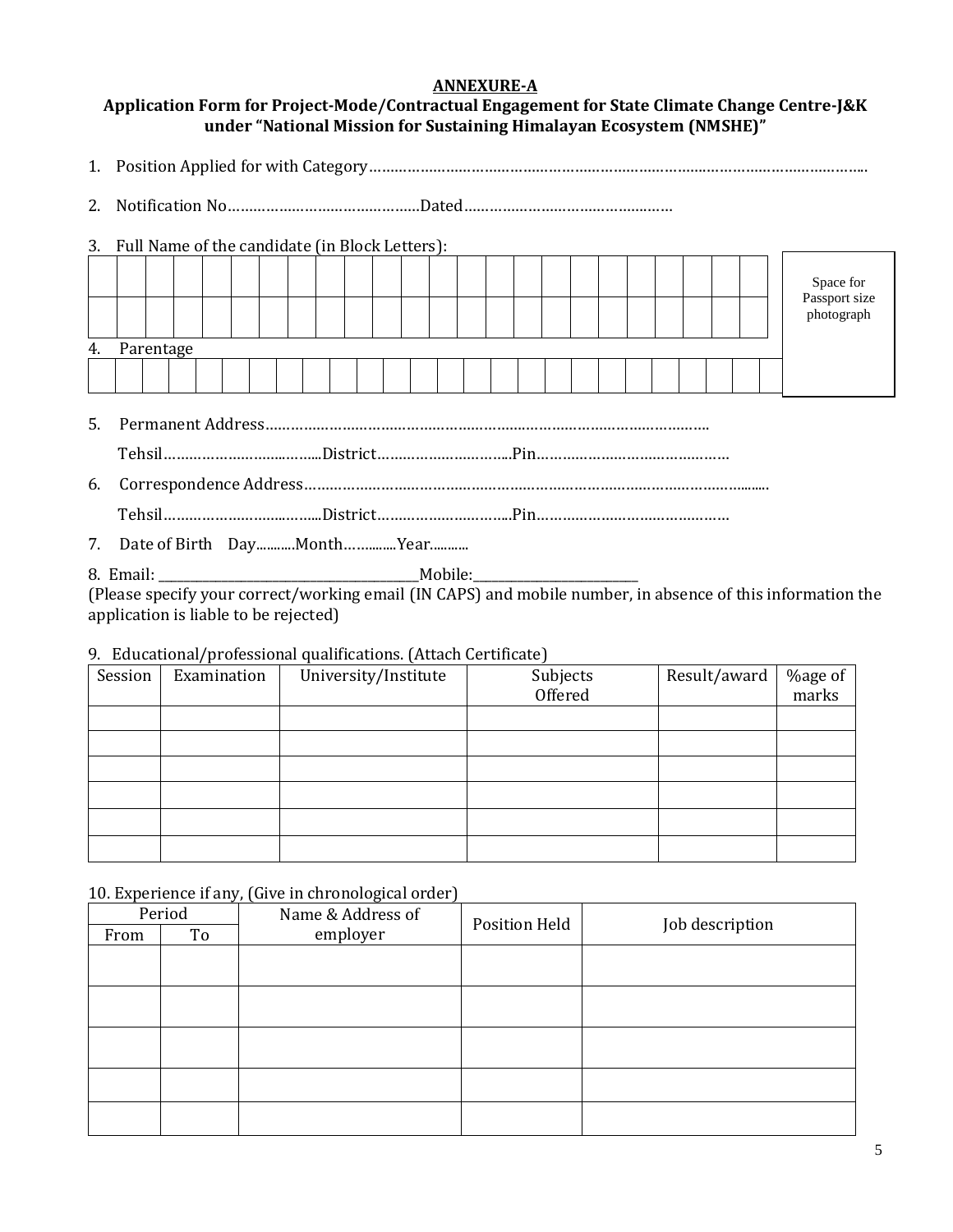11. Scale of Pay of present post & present Basic Pay and Total emoluments drawn:

\_\_\_\_\_\_\_\_\_\_\_\_\_\_\_\_\_\_\_\_\_\_\_\_\_\_\_\_\_\_\_\_\_\_\_\_\_\_\_\_\_\_\_\_\_\_\_\_\_\_\_\_\_\_\_\_\_\_\_\_\_\_\_\_\_\_\_\_\_\_\_\_\_\_\_\_\_\_\_\_\_\_\_\_\_\_\_\_\_

12. If Ph.D., mention the following:

- I. Title of Thesis: \_\_\_\_\_\_\_\_\_\_\_\_\_\_\_\_\_\_\_\_\_\_\_\_\_\_\_\_\_\_\_\_\_\_\_\_\_\_\_\_\_\_\_\_\_\_\_\_\_\_\_\_\_\_\_\_\_\_\_\_\_\_\_\_\_\_\_\_\_\_\_\_\_\_\_\_\_\_\_\_\_\_\_\_\_\_\_\_\_\_\_\_\_\_
- II. University:

III. Name of Supervisor(s):\_\_\_\_\_\_\_\_\_\_\_\_\_\_\_\_\_\_\_\_\_\_\_\_\_\_\_\_\_\_\_\_\_\_\_\_\_\_\_\_\_\_\_\_\_\_\_\_\_\_\_\_\_\_\_\_\_\_\_\_\_\_\_\_\_\_\_\_\_\_\_\_\_\_\_\_\_\_\_\_\_\_\_\_

- IV. Year of award of the degree: \_\_\_\_\_\_\_\_\_\_\_\_\_\_\_\_\_\_\_\_\_\_\_\_\_\_\_\_\_\_\_\_\_\_\_\_\_\_\_\_\_\_\_\_\_\_\_(Attach Course work transcript)
- V. Percentage of marks/OGPA \_\_\_\_\_\_\_\_\_\_\_\_\_\_\_\_\_\_\_\_\_\_\_\_\_\_\_\_\_\_\_\_\_\_\_\_\_\_\_\_\_\_\_\_\_\_\_\_\_\_\_\_\_\_\_\_\_\_\_\_\_\_\_\_\_\_\_\_\_\_\_\_\_\_\_\_\_\_\_

13. Research publications, title of the publication, year of publication, journal, etc., may be indicated

(reprints may be enclosed). (Details may be given in a separate sheet).

14. Seminar/Symposium/Workshop/Conference attended. (Details may be given in a separate sheet).

15. Extracurricular activities. (Details may be given in a separate sheet).

16. Candidate Qualified UGC/CSIR/ICAR NET/GATE should provide details